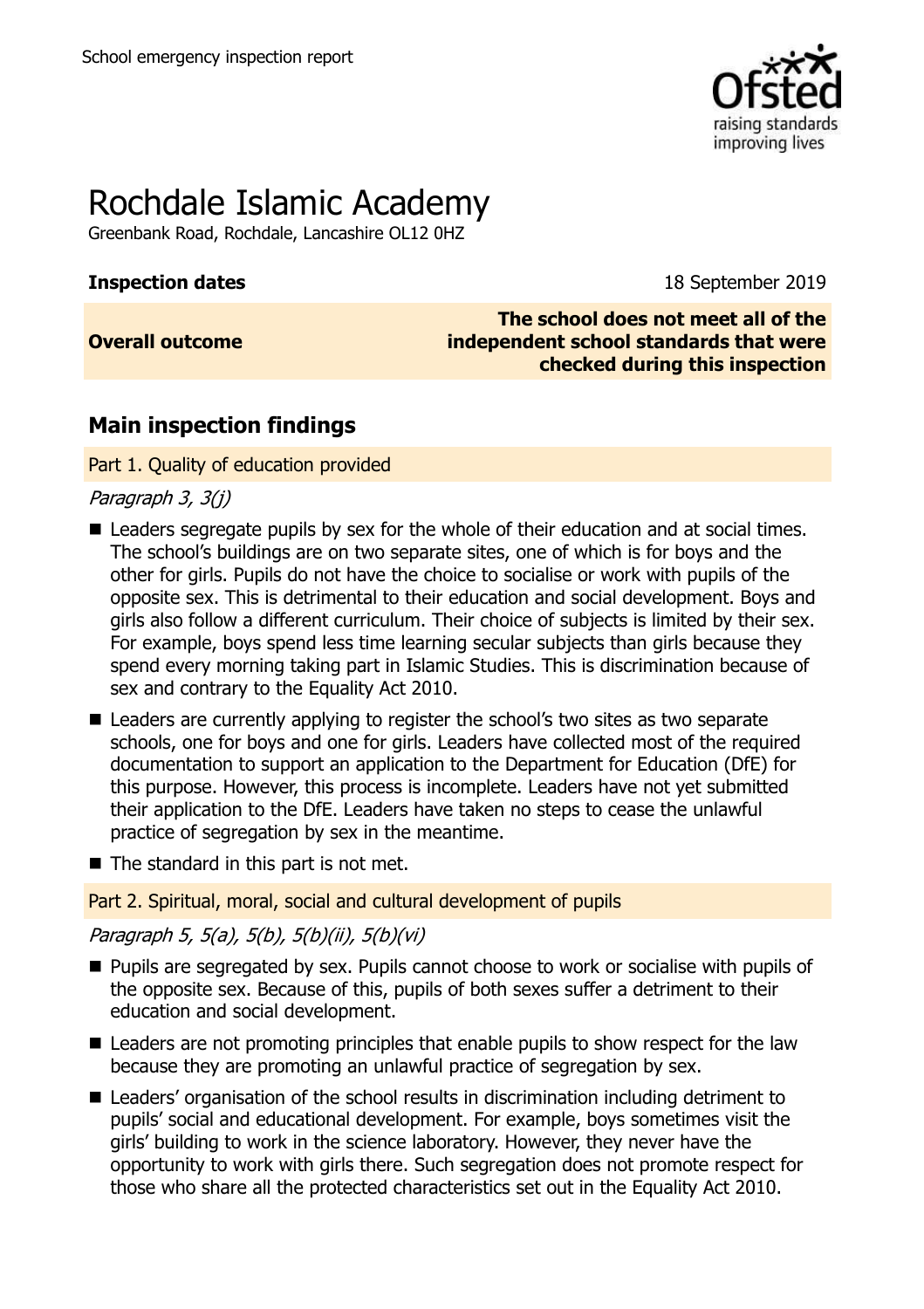

 $\blacksquare$  The standard in this part is not met.

Part 3. Welfare, health and safety of pupils

Paragraph 7, 7(a), 7(b), 32(1), 32(1)(c)

- The school's safeguarding policy is thorough and up to date. It follows the most recent guidance from the government. This policy is published on the school's website.
- **Pupils who spoke with the inspector said that teachers help them to feel safe in** school. For example, pupils have a secure knowledge on how to stay safe on the internet. They have confidence that staff will help them if they have any concerns.
- One new member of staff has joined the school since the previous emergency inspection. Leaders make all the necessary checks on their staff. Leaders keep a single central record of these checks up to date and compliant with the government's requirements.
- $\blacksquare$  The standard in this part is met.

#### Part 8. Quality of leadership in and management of schools

## Paragraph 34(1), 34(1)(a), 34(1)(b), 34(1)(c)

- Leaders have not ensured that all the independent school standards are met. They segregate pupils by sex, denying them opportunities to work and socialise with pupils of the opposite sex. For example, boys and girls never have opportunities to share facilities for the purposes of learning or recreation. Girls have more time and lessons dedicated to learning secular subjects than boys do. Pupils experience detriment as a result of this practice. Leaders have begun to remedy the position by taking steps to register two separate, single-sex schools. Although they have completed most of the required documentation associated with the process, there is still some that is incomplete. They have not yet submitted the application to the DfE. In the meantime, leaders have not taken any other steps to address the ongoing unlawful segregation.
- Leaders actively promote pupils' well-being because they have effective safeguarding procedures in place. The school's safeguarding policy is thorough and follows the government's guidance. Pupils who spoke with the inspector said that they feel safe in school and that staff look after them well.
- $\blacksquare$  The standard in this part is not met.

## Schedule 10 of the Equality Act 2010

 $\blacksquare$  The school has a detailed plan that explains how leaders will make sure that they secure accessibility to the school for disabled pupils. For example, leaders undertake to provide desks in classrooms that can be adjusted in height. They also use alternative formats for the presentation of information, depending on need.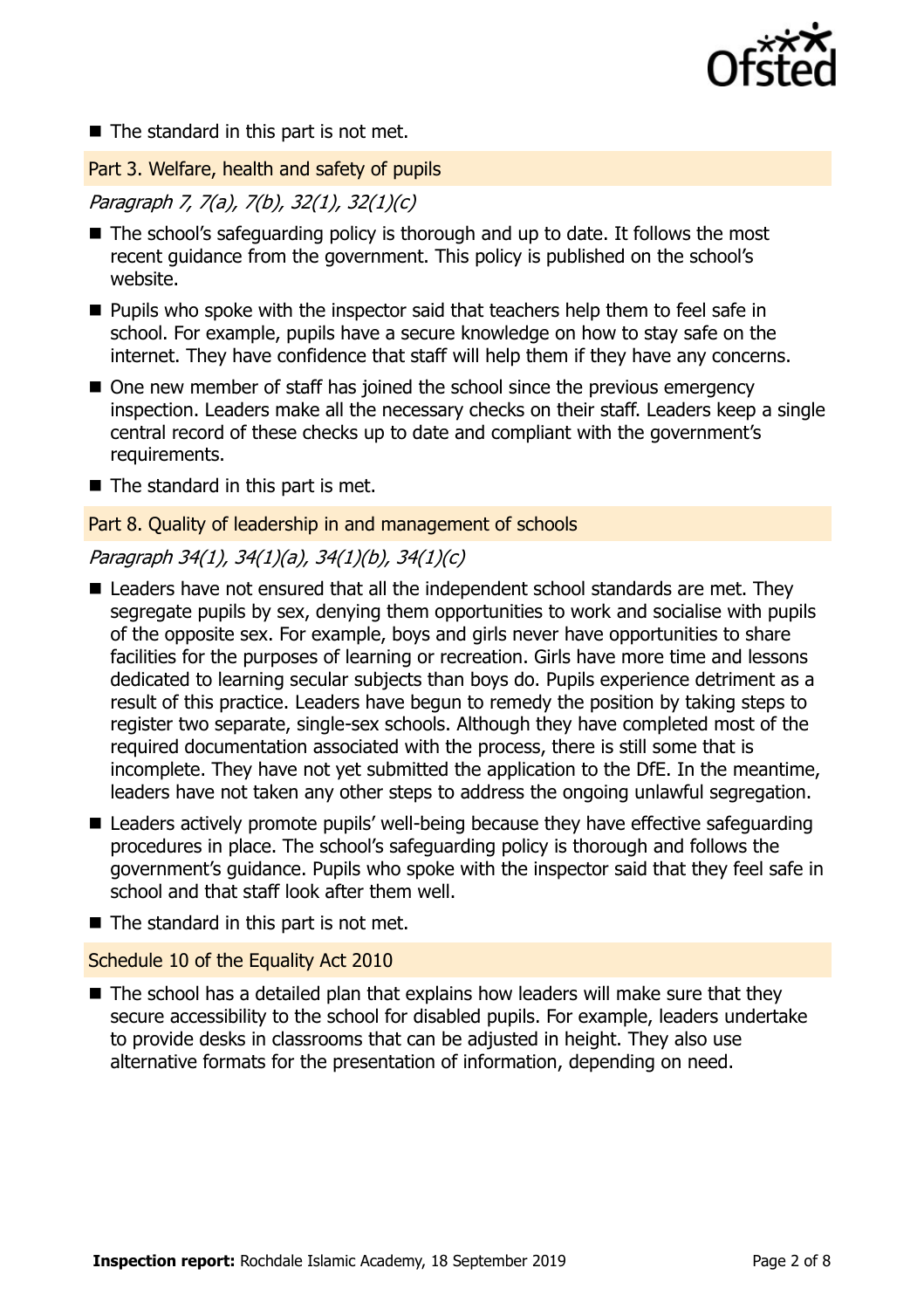

## **Compliance with regulatory requirements**

The school does not meet the requirements of the schedule to The Education (Independent School Standards) Regulations 2014 ('the independent school standards') and associated requirements that were checked during this inspection, as set out in the annex of this report. Not all of the standards and associated requirements were checked during this inspection.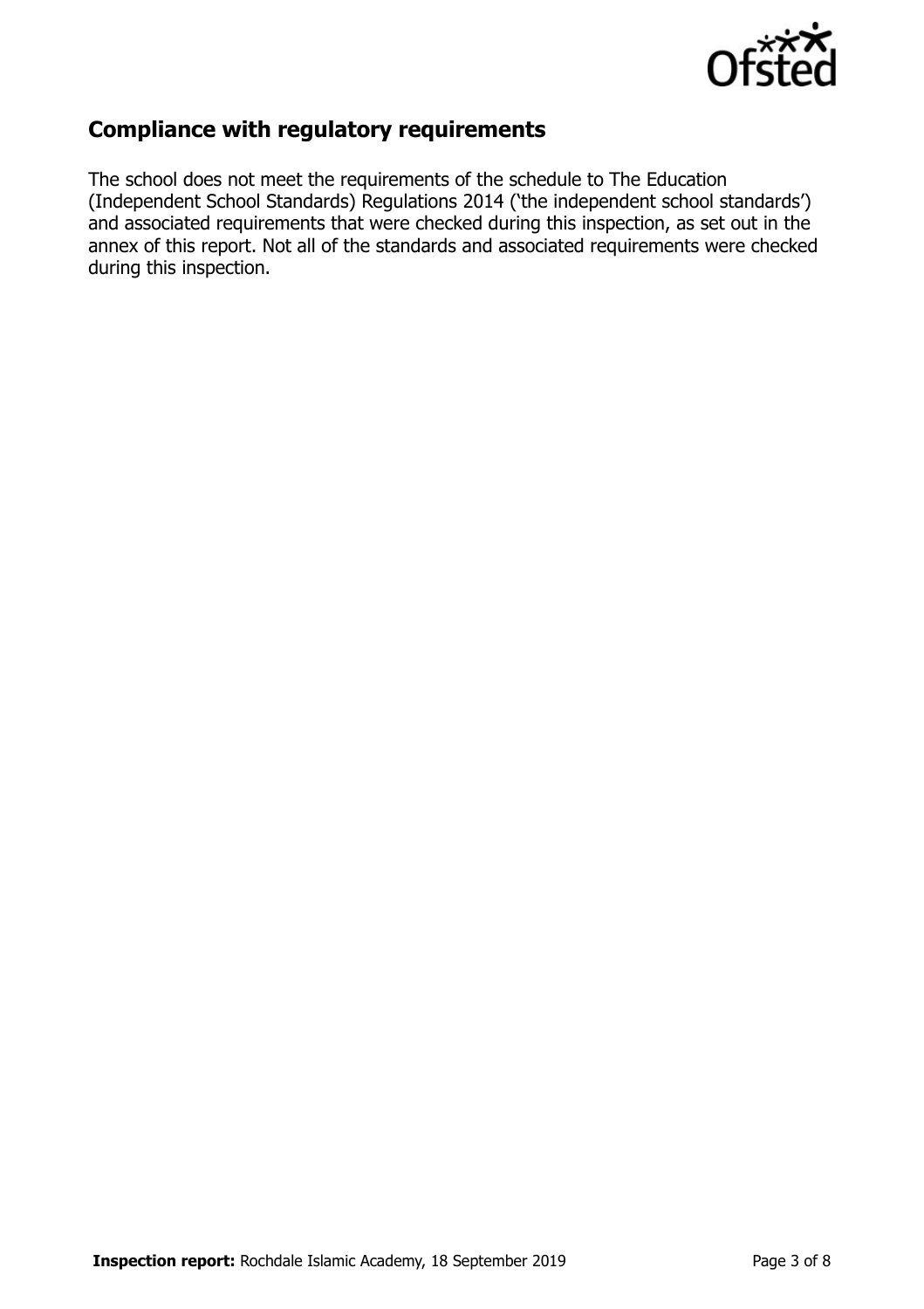

## **School details**

| Unique reference number  | 134575   |
|--------------------------|----------|
| DfE registration number  | 354/6006 |
| <b>Inspection number</b> | 10124070 |

This inspection was carried out under section 109(1) and (2) of the Education and Skills Act 2008, the purpose of which is to advise the Secretary of State for Education about the school's suitability for continued registration as an independent school.

| Type of school                         | Other independent school                 |
|----------------------------------------|------------------------------------------|
| <b>School status</b>                   | Independent school                       |
| Age range of pupils                    | 11 to 16                                 |
| Gender of pupils                       | Mixed                                    |
| Gender of pupils in the sixth form     | <b>None</b>                              |
| Number of pupils on the school roll    | 221                                      |
| Of which, number on roll in sixth form | 0                                        |
| Number of part-time pupils             | $\mathbf 0$                              |
| Proprietor                             | Muhammad Ikram                           |
| Chair                                  | Sohail Ahmad                             |
| Acting headteacher                     | Shamsul Siddique                         |
| Annual fees (day pupils)               | £2,000                                   |
| Telephone number                       | 01706 710184                             |
| Website                                | www.rochdaleislamicacademy.co.uk         |
| <b>Email address</b>                   | headteacher@rochdaleislamicacademy.co.uk |
| Date of previous standard inspection   | 20-22 June 2017                          |

## **Information about this school**

- Rochdale Islamic Academy opened in 2017, replacing Rochdale Girls School which opened in 2003. There are two separate sites. One is for boys and the other for girls.
- The academy is an independent day school for secondary-aged girls and boys. It is a member of the Association of Muslim Schools UK and is an Islamic independent school.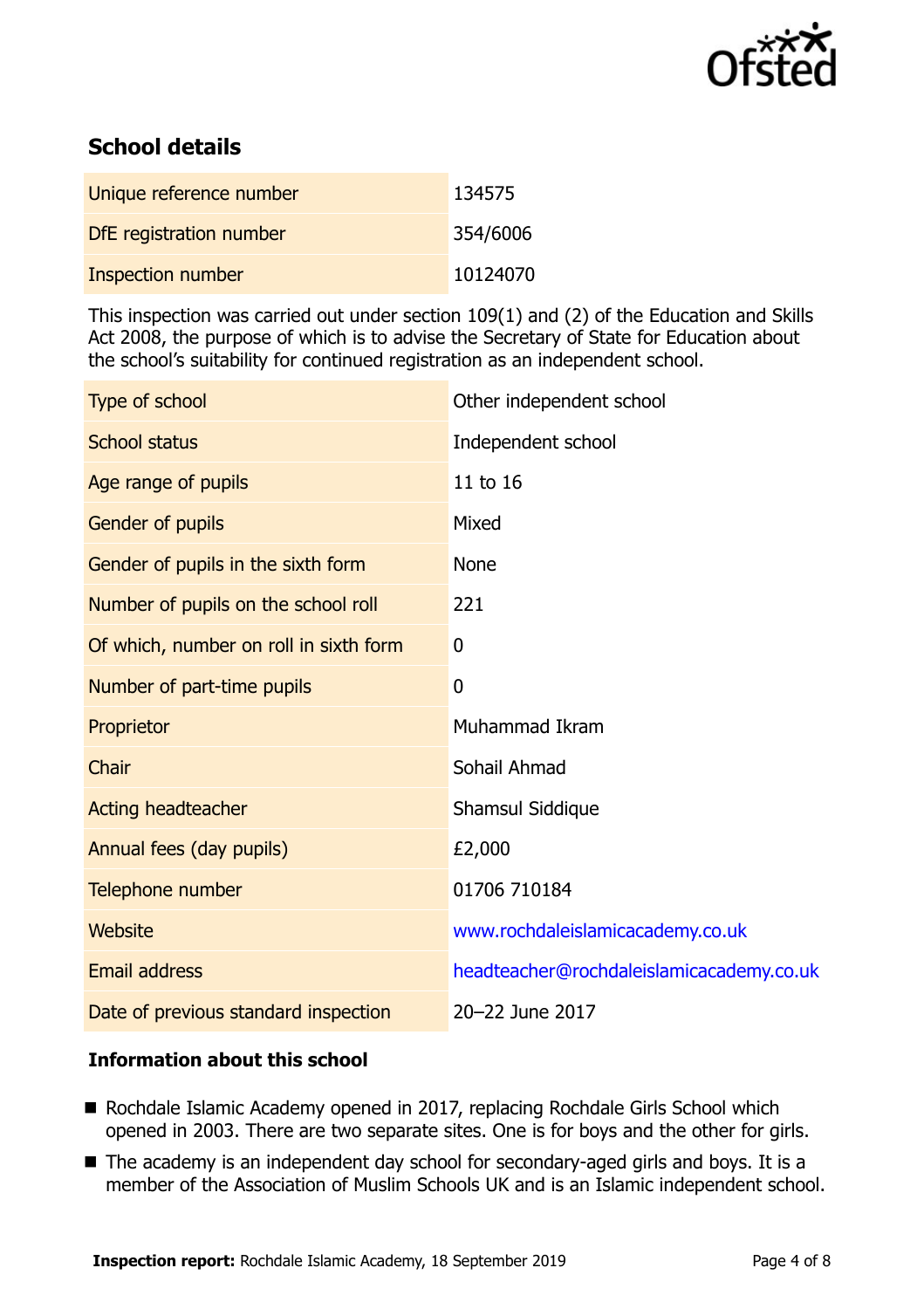

- Leaders do not make use of off-site provision by alternative providers.
- At the time of the inspection, there were no pupils with special educational needs and/or disabilities (SEND). There were no disadvantaged pupils.
- The previous full inspection was in June 2017. The school was judged to be good.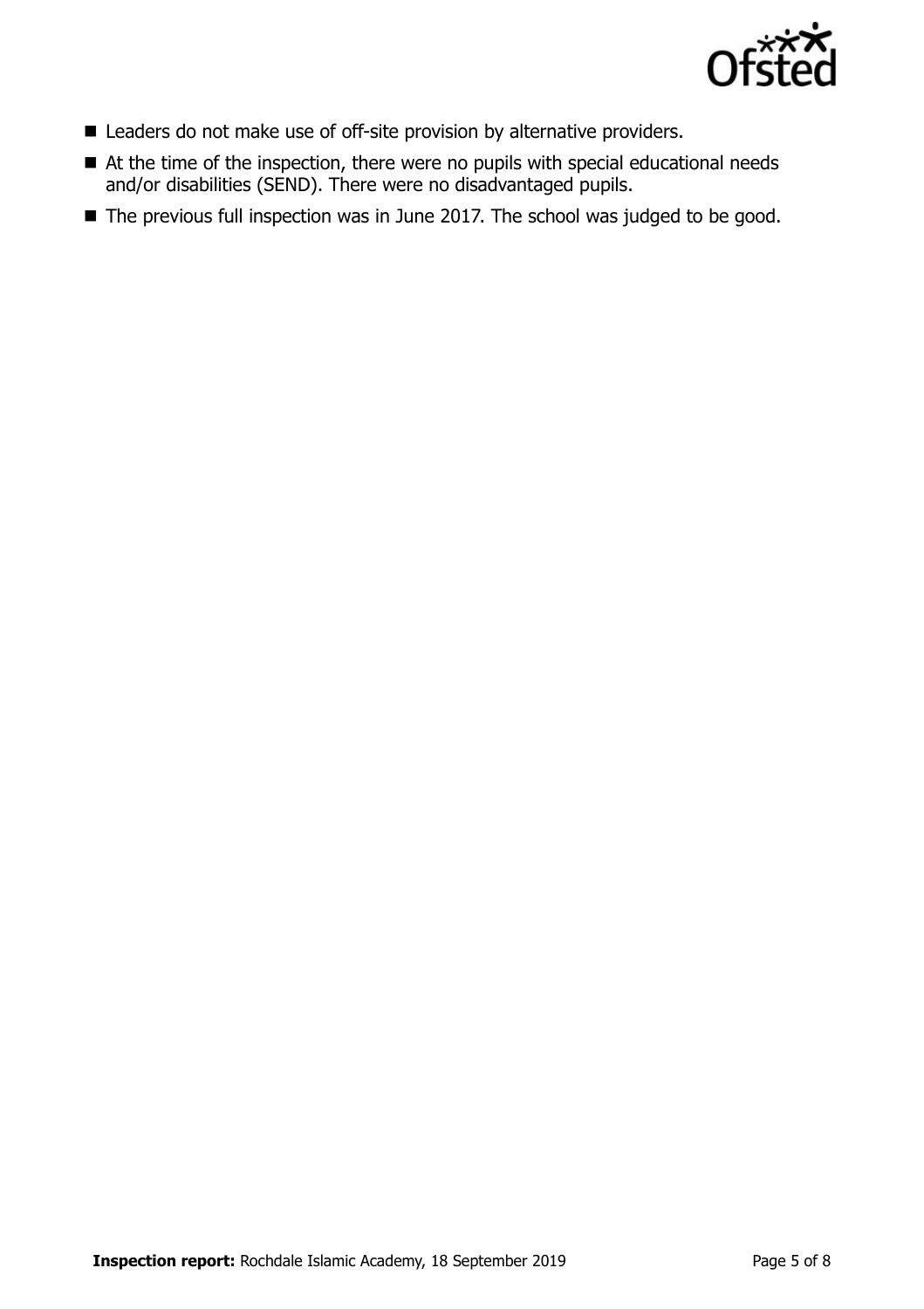

## **Information about this inspection**

- The Department for Education (DfE) requested that Ofsted conduct an emergency inspection to report specifically against paragraphs 3, 3(j), 5, 5(a), 5(b), 5(b)(ii), 5(b)(vi), 34(1), 34(1)(a), 34(1)(b) and 34(1)(c) of the independent school standards.
- The inspection was unannounced.
- The inspector examined the school's website and the school's safeguarding policy.
- The inspector visited both school sites and briefly visited classrooms.
- The inspector held discussions with the proprietor, the acting headteacher and other senior leaders. He spoke with the designated leader for safeguarding. He also spoke formally with a group of pupils at each site about safeguarding and their learning experiences in school.

#### T**Inspection team**

Mark Quinn, lead inspector **Her Majesty's Inspector**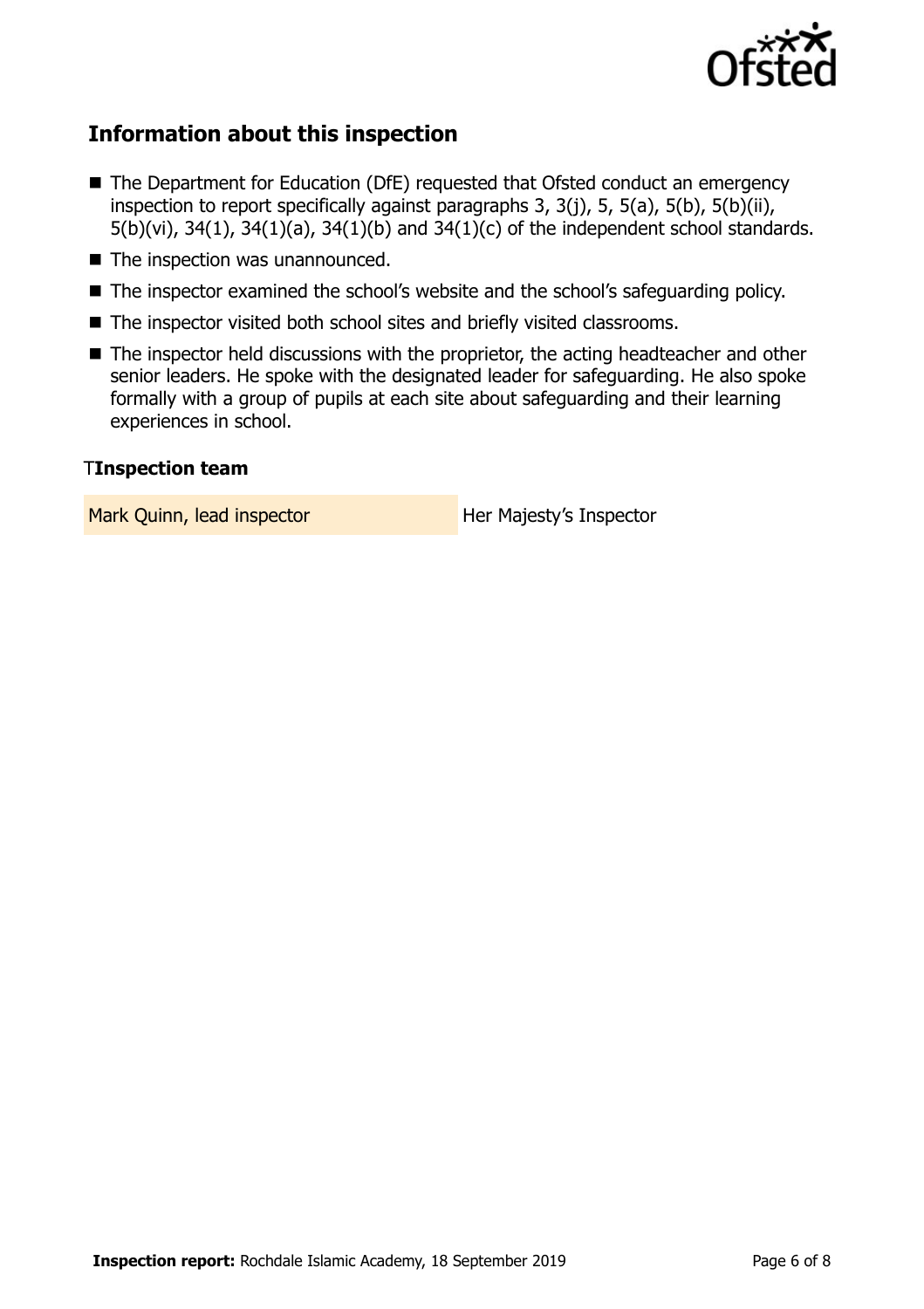

## **Annex. Compliance with regulatory requirements**

## **The school does not meet the following independent school standards**

## **Part 1. Quality of education provided**

- 3 The standard in this paragraph is met if the proprietor ensures that the teaching at the school—
	- 3(j) does not discriminate against pupils contrary to Part 6 of the 2010 Act.

## **Part 2. Spiritual, moral, social and cultural development of pupils**

- 5 The standard about the spiritual, moral, social and cultural development of pupils at the school is met if the proprietor—
	- 5(a) actively promotes the fundamental British values of democracy, the rule of law, individual liberty, and mutual respect and tolerance of those with different faiths and beliefs;
	- 5(b) ensures that principles are actively promoted which—
	- 5(b)(ii) enable pupils to distinguish right from wrong and to respect the civil and criminal law of England;
	- 5(b)(vi) encourage respect for other people, paying particular regard to the protected characteristics set out in the 2010 Act.

## **Part 8. Quality of leadership in and management of schools**

- $\blacksquare$  34(1) The standard about the quality of leadership and management is met if the proprietor ensures that persons with leadership and management responsibilities at the school—
	- 34(1)(a) demonstrate good skills and knowledge appropriate to their role so that the independent school standards are met consistently;
	- 34(1)(b) fulfil their responsibilities effectively so that the independent school standards are met consistently; and
	- $-$  34(1)(c) actively promote the well-being of pupils.